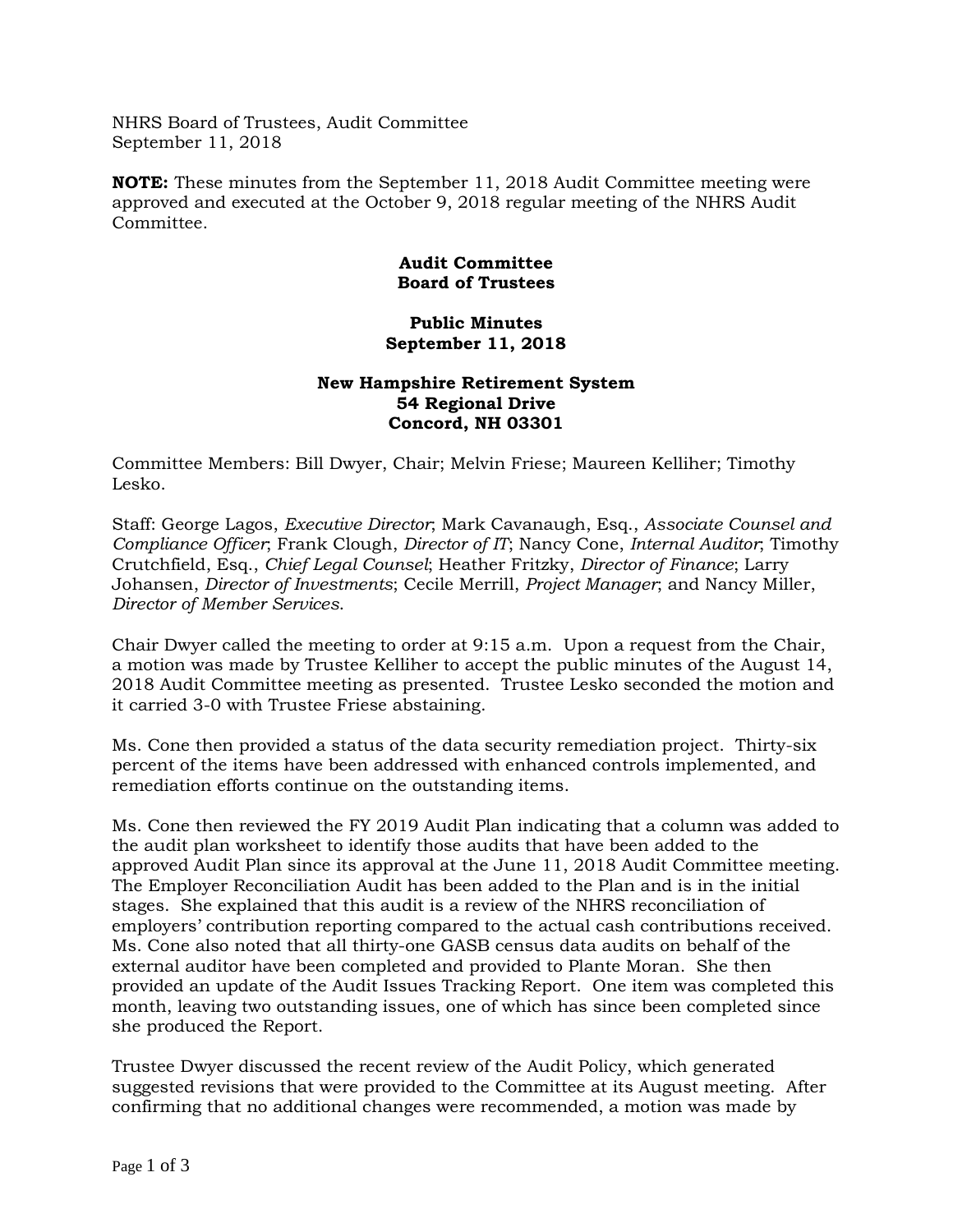Trustee Lesko to recommend to the full Board that it accept the Audit Policy as amended. Trustee Kelliher seconded the motion and it carried unanimously. The Audit Policy will be presented to the full Board at its meeting today following the Audit Committee meeting and will be scheduled for action at the October meeting.

Trustee Dwyer discussed the annual review of the Audit Committee Charter. As no revisions were recommended by the Committee, the Charter does not need to be presented to the full Board for action.

Trustee Dwyer then discussed the suggested revisions to the Actuarial Funding Policy that were presented at the August Audit Committee Meeting. After confirming that no additional revisions were recommended, a motion was made by Trustee Kelliher to recommend to the full Board that it accept the Actuarial Funding Policy as amended. Trustee Lesko seconded the motion and it carried unanimously.

Ms. Fritzky presented the FY 2017 GASB 75 Audit Report, prepared by KPMG, for Other Post-Employment Benefits (OPEB), which is the NHRS medical subsidy. This standard allocates the net OPEB liability that includes the deferred outflows and inflows of resources, and OPEB expenses, to NHRS participating employers based on their proportionate share of OPEB contributions to the Plan. Similar to the reporting requirements regarding the pension plan's unfunded liability under GASB 68, the employers will need to include their respective net OPEB liabilities on their financial statements effective with fiscal years beginning June 30, 2018. KPMG audited the information provided by NHRS and it actuary, GRS, and issued an unmodified opinion. Mr. Lagos clarified that because the OPEB liability is just the medical subsidy; the amounts are relatively small as opposed to those associated with healthcare insurance liability. Ms. Fritzky added that along with this medical subsidy liability, employers are also required to include their own OPEB liability for any healthcare plans offered to their retirees. Plante Moran will be performing the GASB 68 and 75 audits for FY 2018. Upon request from the Chair, a motion was made by Trustee Lesko to recommend to the full Board that it accept the June 30, 2017 GASB 75 Report as presented. Trustee Kelliher seconded the motion and it carried unanimously.

Mr. Lagos asked Ms. Merrill, the NHRS Project Manager, to provide an update regarding the PGV3 project. She discussed staffing progress, LRS contract review, and indicated that the PGV3 budget is included in the statutory budget that will be presented for approval at the Board meeting later that morning. Current process workflows are being reviewed to ensure they are up-to-date and will need to be incorporated into PGV3. Planning is ongoing for a project kick-off staff meeting and communications. Data cleansing is in process and will continue throughout the project. A review of all PensionGold correspondence has been completed and a template has been developed for letters in PGV3 to ensure consistency. The third party oversight consultant has been selected and is assisting in reviewing the LRS contract. General Ledger specifications have been sent to LRS for incorporation into PGV3. Mr. Lagos added that the PGV3 Steering Committee has been meeting weekly during this pre-implementation phase and finalizing the LRS contract will take some time due to the magnitude of the project. The project plan and the requirements document need to be developed.